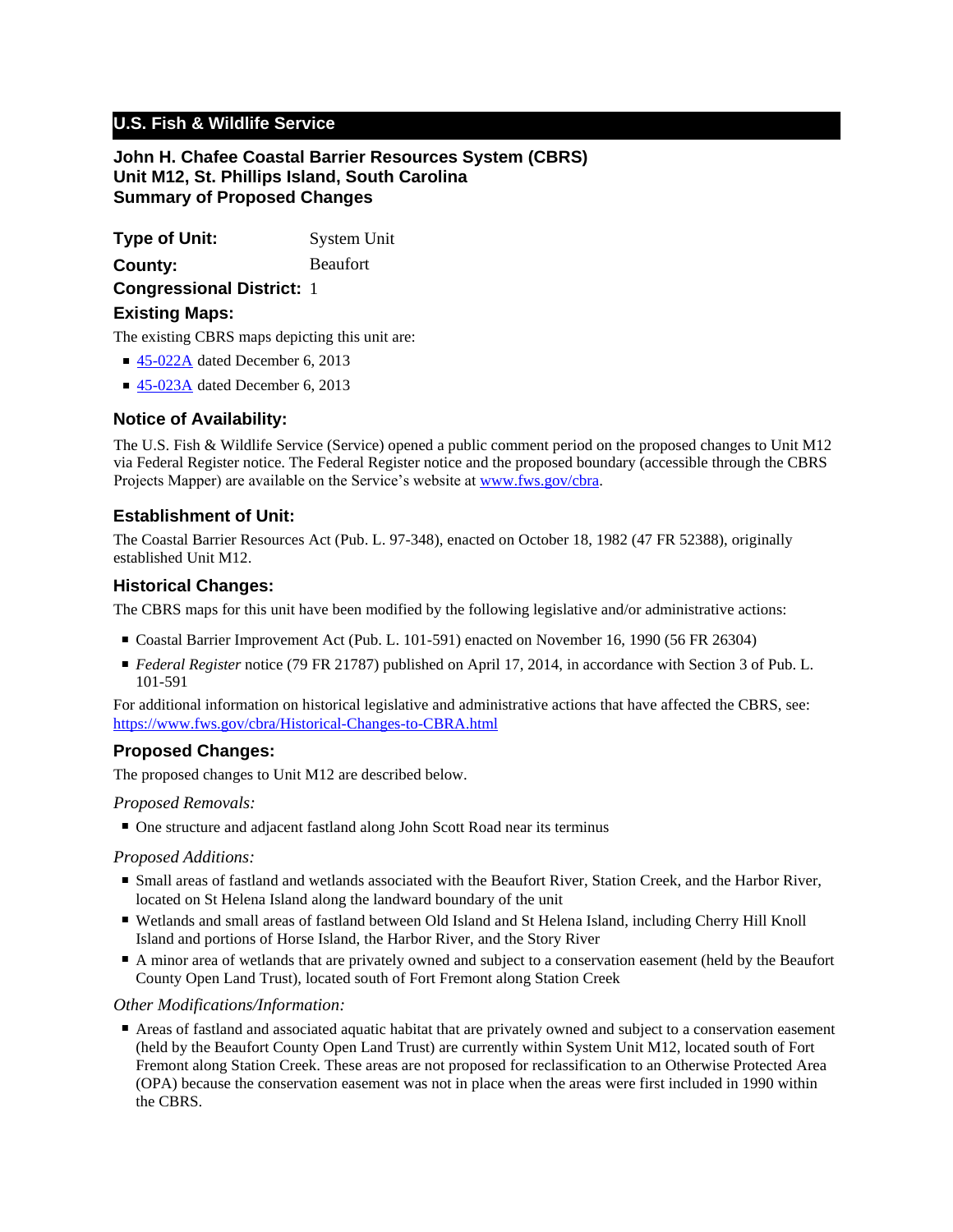# **Unit M12 Summary of Proposed Changes (continued)**

- St. Phillips Island (owned by the State of South Carolina and subject to a conservation easement held by The Nature Conservancy) is currently within System Unit M12. This area is not proposed for reclassification to an OPA because the Island was privately owned and not held for conservation and/or recreation when it was first included in 1982 within the CBRS.
- Portions of Old Island Heritage Preserve/Wildlife Management Area (owned by the South Carolina Department of Natural Resources) are currently within System Unit M12. This area is not proposed for reclassification to an OPA because it was not held for conservation and/or recreation when the area was first included in 1990 within the CBRS.
- Pritchards Island, part of which is owned by the University of South Carolina and is subject to a deed restriction to maintain the Island in a wilderness state, is currently within System Unit M12. This area is not proposed for reclassification to an OPA because the deed restriction was not in place when the area was first included in 1982 within the CBRS.
- A minor area of shoals known as Bay Point Shoal Seabird Sanctuary (managed by the South Carolina Department of Natural Resources) is currently located within System Unit M12. This area is not proposed for reclassification to an OPA.

For information about the Service's guiding principles and criteria for assessing CBRS boundary modifications, visit www.fws.gov/cbra/maps/Boundary-Modifications.html.